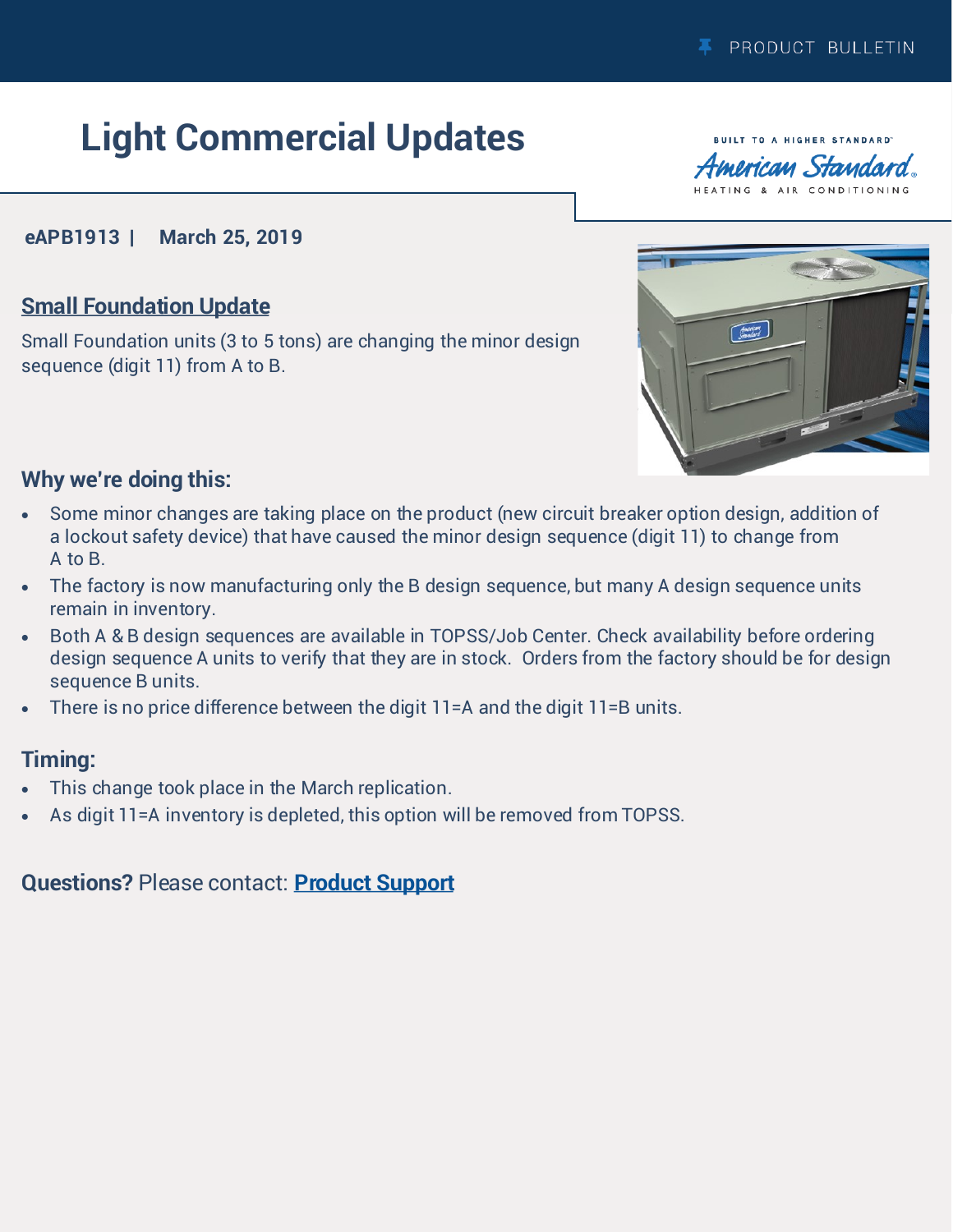### **eAPB1913 | March 25, 2019**

# **Low Ambient Kits for Voyager 2 Rooftops**

On April 6th, we will be making low ambient accessory kits available for Voyager 2 rooftops.

- Low ambient function is accomplished by controlling head pressure by modulating condenser fans.
- Same kits used on Foundation offering:
	- **BAYLOAM187A**: Units with 1ph Condenser Fan Motors (units built 2009 thru April 2017)
	- **BAYLOAM188A**: Units with 3 ph Condenser Fan Motors (units built from April 2017 thru present)

## **Why we're doing this:**

Low ambient solution with less capacity loss than Reliatel only solution.

## **How this impacts you:**

- Robust solution for low ambient cooling applications
- Not available on heat pumps

**Questions?** Please contact: **[Product Support](mailto:lightrooftops@irco.com)**

|            | <b>BAYLOAM187</b>    | <b>BAYLOAM188</b>           |
|------------|----------------------|-----------------------------|
|            | Legacy Models        | <b>Current Production</b>   |
| Family     | 1ph Condenser Motors | <b>3ph Condenser Motors</b> |
| <b>TSD</b> | Digit 7=F            | Digit 7=G                   |
| <b>TSH</b> | Digit 7=F            | Digit 7=G                   |
| <b>THD</b> | Digit $11=$ A        | Digit 11=B or C             |
| THH        | Digit 11=A           | Digit 11=B or C             |
| <b>TZD</b> | N/A                  | N/A                         |
| <b>TZH</b> | N/A                  | N/A                         |
| <b>WSD</b> | N/A                  | N/A                         |
| <b>WSH</b> | N/A                  | N/A                         |
| YSD        | Digit $7 = F$        | Digit $7 = G$               |
| <b>YSH</b> | Digit 7=F            | Digit 7=G                   |
| <b>YHD</b> | Digit $11=$ A        | Digit 11=B or C             |
| YHH        | Digit 11=A           | Digit 11=B or C             |
| <b>YZD</b> | N/A                  | N/A                         |
| Y7H        | N/A                  | N/A                         |